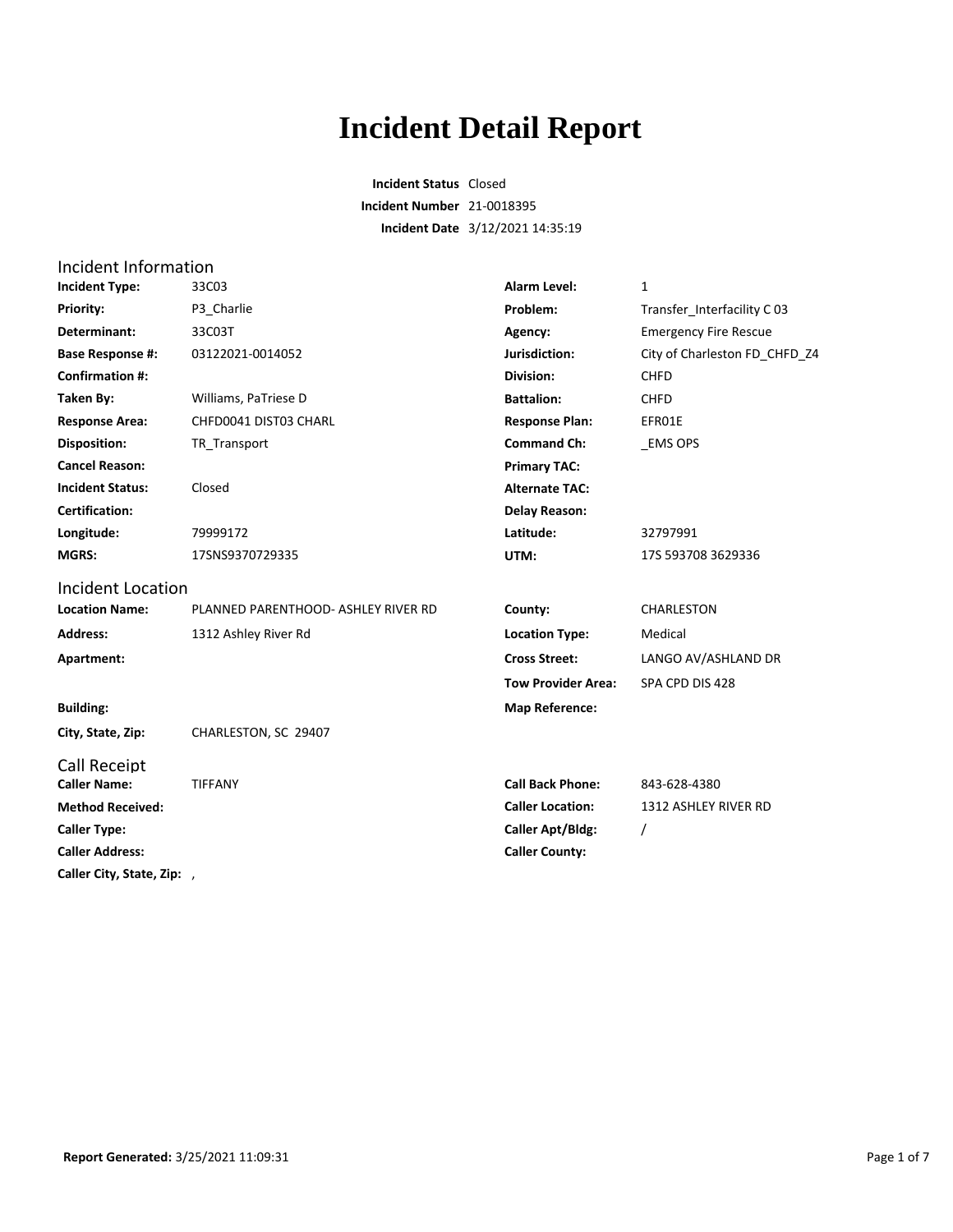| <b>Time Stamps</b><br><b>Description</b>     |                       | <b>Date</b>                 | <b>Time</b>                          | <b>User</b>          |                       | <b>Elapsed Times</b><br><b>Description</b> |              |                       | <b>Time</b> |      |                                        |
|----------------------------------------------|-----------------------|-----------------------------|--------------------------------------|----------------------|-----------------------|--------------------------------------------|--------------|-----------------------|-------------|------|----------------------------------------|
| <b>Phone Pickup</b>                          |                       | 3/12/2021                   | 14:35:19                             |                      |                       | <b>Received to In Queue</b>                |              |                       | 00:01:04    |      |                                        |
| <b>1st Key Stroke</b>                        |                       | 3/12/2021                   | 14:35:34                             |                      |                       | <b>Call Taking</b>                         |              |                       | 00:03:15    |      |                                        |
| <b>In Pending Queue</b>                      |                       | 3/12/2021                   | 14:36:23                             |                      |                       | In Queue To 1st Assign                     |              |                       | 00:00:17    |      |                                        |
| <b>Call Taking Complete</b>                  |                       | 3/12/2021                   | 14:38:34                             | Williams, PaTriese D |                       | <b>Call Received to 1st Assign</b>         |              |                       | 00:01:21    |      |                                        |
| <b>1st Unit Assigned</b>                     |                       | 3/12/2021                   | 14:36:40                             |                      |                       | <b>Assigned to 1st Enroute</b>             |              |                       | 00:00:04.0  |      |                                        |
| <b>1st Unit Enroute</b>                      |                       | 3/12/2021                   | 14:36:44                             |                      |                       | <b>Enroute to 1st Arrived</b>              |              |                       | 00:07:34.9  |      |                                        |
| <b>1st Unit Arrived</b>                      |                       | 3/12/2021                   | 14:44:19                             |                      |                       | <b>Incident Duration</b>                   |              |                       | 00:49:07    |      |                                        |
| <b>Incident Under Control</b>                |                       |                             |                                      |                      |                       |                                            |              |                       |             |      |                                        |
| <b>Time Sent to Other CAD</b>                |                       |                             |                                      |                      |                       |                                            |              |                       |             |      |                                        |
| <b>Incident Closed</b>                       |                       | 3/12/2021                   | 15:24:26                             | Davis, Megan Marie   |                       |                                            |              |                       |             |      |                                        |
|                                              |                       |                             |                                      |                      |                       |                                            |              |                       |             |      |                                        |
| <b>ANI/ALI Calls</b><br><b>Time Received</b> |                       | <b>Phone Number</b>         | <b>Address</b>                       |                      |                       |                                            |              | City                  |             |      |                                        |
| 3/12/2021 2:35 PM                            |                       | 843-952-7837                |                                      | 1312 ASHLEY RIVER RD |                       |                                            |              |                       |             |      |                                        |
| <b>Units Assigned</b>                        |                       |                             |                                      |                      |                       |                                            |              |                       |             |      |                                        |
|                                              |                       |                             |                                      |                      |                       | At                                         | <b>Delay</b> |                       | Odm.        | Odm. |                                        |
| Unit                                         | Assigned              | <b>Disposition</b>          | <b>Enroute</b>                       | <b>Staged</b>        | <b>Arrived</b>        | <b>Patient</b>                             | Avail        |                       |             |      | Complete Enroute Arrived Cancel Reason |
| M14                                          | 3/12/2021<br>14:36:40 | TR Transport                | 3/12/202<br>$\mathbf{1}$<br>14:36:44 |                      | 3/12/2021<br>14:44:19 |                                            |              | 3/12/2021<br>15:24:26 |             | 1    |                                        |
| Personnel Assigned                           |                       |                             |                                      |                      |                       |                                            |              |                       |             |      |                                        |
| <b>Unit</b>                                  | <b>Name</b>           |                             |                                      |                      |                       |                                            |              |                       |             |      |                                        |
| M14                                          |                       | Miller, Matthew (EMS115072) |                                      |                      |                       |                                            |              |                       |             |      |                                        |

M14 Pursley, Michelle R (EMS111183) - EMS Crew Chief

## Pre-Scheduled Information

#### **No Pre-Scheduled Information**

# Special Equipment

### **No Special Equipment**

#### Transports

|      | <b>Location/Address</b>                               | <b>Mileage</b> |                      |          |                        |          |                |                                           |
|------|-------------------------------------------------------|----------------|----------------------|----------|------------------------|----------|----------------|-------------------------------------------|
| Unit | City, State, Zip, Phone                               | Patient        | Mode                 | Protocol | Start/End/Total Depart |          | <b>Arrived</b> | Complete                                  |
| M14  | <b>MEDICAL UNIVERSITY</b><br>HOSPITAL / 171 ASHLEY AV |                | NER Non<br>Emergency | Cat 3    | 1.0/0.0/99.0           | 14:52:05 | 15:04:21       | 3/12/2021 3/12/2021 3/12/2021<br>15:24:26 |
|      | CHARLESTON, SC 29403                                  |                |                      |          |                        |          |                |                                           |

Transport Legs

#### **No Transport Legs**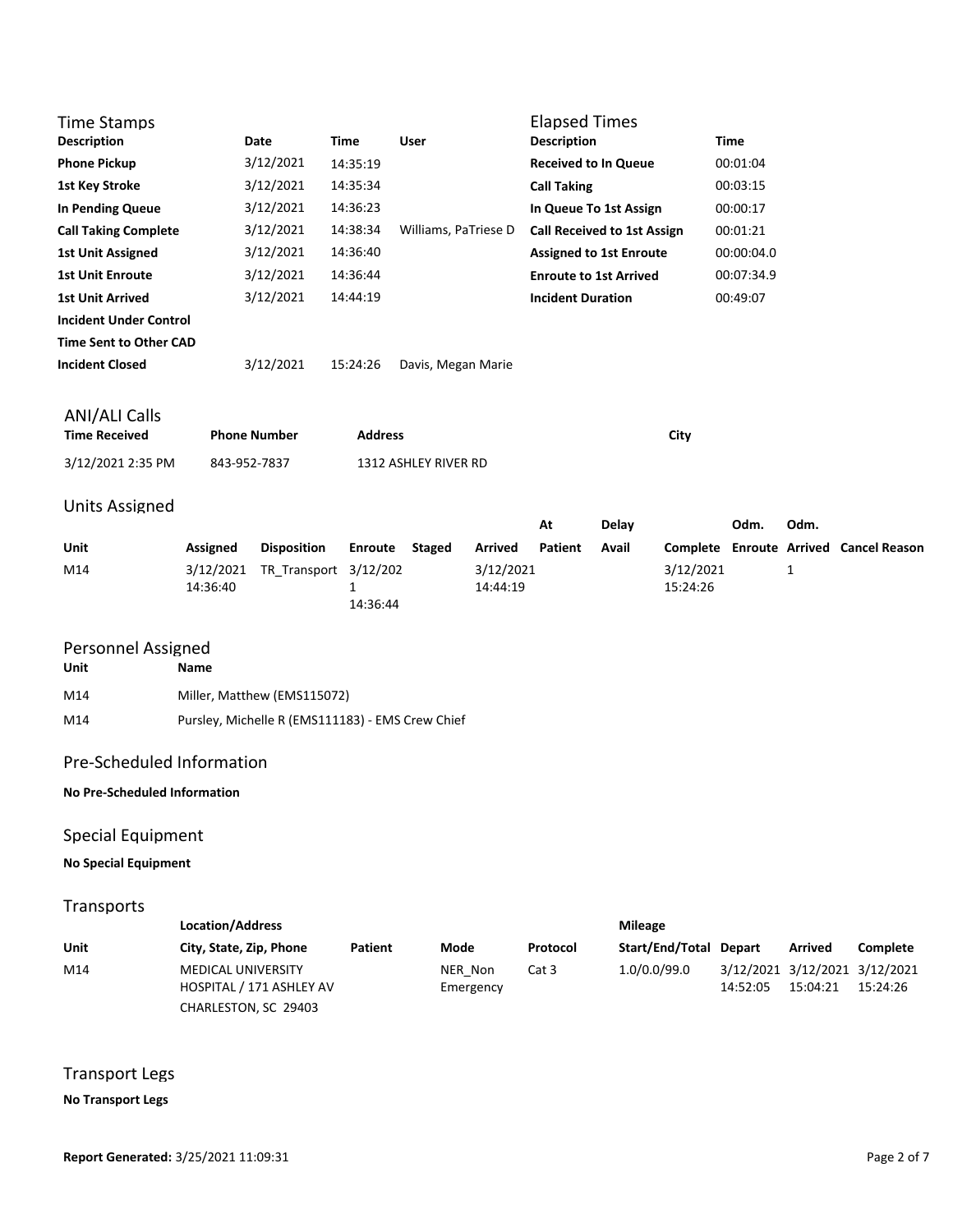| Comments                             |          |                              |             |                     |                                                                                                                                                                                                                                                                                                                                                                                                                                   |                         |
|--------------------------------------|----------|------------------------------|-------------|---------------------|-----------------------------------------------------------------------------------------------------------------------------------------------------------------------------------------------------------------------------------------------------------------------------------------------------------------------------------------------------------------------------------------------------------------------------------|-------------------------|
| Date                                 | Time     | User                         | <b>Type</b> | <b>Confidential</b> | Comment                                                                                                                                                                                                                                                                                                                                                                                                                           |                         |
| 3/12/2021                            | 14:35:19 | SYS                          | Response    |                     | [1] VOIP CALL CHA CITY QUERY CALLER FOR LO ATION AND NUMBER                                                                                                                                                                                                                                                                                                                                                                       |                         |
| 3/12/2021                            | 14:35:19 | SYS                          | Response    |                     | [2] additional info STE A OFC                                                                                                                                                                                                                                                                                                                                                                                                     |                         |
| 3/12/2021                            | 14:36:03 | <b>PDW</b>                   | Response    |                     | [3] PT WONT STOP BLEEDING                                                                                                                                                                                                                                                                                                                                                                                                         |                         |
| 3/12/2021                            | 14:36:48 | <b>PDW</b>                   | Response    |                     | [4] COME TO SECOND PINK DOOR                                                                                                                                                                                                                                                                                                                                                                                                      |                         |
| 3/12/2021                            | 14:37:03 | <b>PDW</b>                   | Response    |                     | [5] PROTOCOL 36 NEGATIVE OR UNKNOWN                                                                                                                                                                                                                                                                                                                                                                                               |                         |
| 3/12/2021                            | 14:37:25 | PDW                          | Response    |                     | [6] [ProQA: Case Entry Complete]<br>36-year-old, Female, Conscious, Breathing.<br>Problem Description: PT WONT STOP BLEEDING<br>Chief Complaint: 33, CCText: Transfer/Interfacility                                                                                                                                                                                                                                               |                         |
| 3/12/2021                            | 14:38:18 | <b>PDW</b>                   | Response    |                     | [7] [ProQA Dispatch]<br>Dispatch Level: 33C03 (Significant hemorrhage)<br>Suffix: T (Transfer/Interfacility)<br>Response Text: Charlie                                                                                                                                                                                                                                                                                            |                         |
| 3/12/2021                            | 14:38:18 | PDW                          | Response    |                     | [8] [ProQA: Key Questions]<br>> This call is a result of an evaluation by a nurse or doctor.<br>> This is a transfer/interfacility case.<br>> She is completely alert (responding appropriately).<br>> She is breathing normally.<br>> She has significant bleeding.<br>> She does not have symptoms of shock.<br>> She is in severe pain.<br>> Special equipment is not necessary.<br>> Additional personnel will not be needed. |                         |
| 3/12/2021                            | 14:38:29 | PDW                          | Response    |                     | [9] [ProQA: Key Questions]<br>> The patient does not have any advance directives.<br>> MD/RN names and facility numbers (as applicable) have been<br>obtained outside of ProQA.                                                                                                                                                                                                                                                   |                         |
| 3/12/2021                            | 14:44:19 | M14                          | Response    |                     | [10] M14 At Scene at 03/12/2021 14:44:19, Latitude:<br>32.79779333333333, Longitude: -79.9989716666667, Speed= 7.65                                                                                                                                                                                                                                                                                                               |                         |
| 3/12/2021                            | 14:52:05 | M14                          | Response    |                     | [11] M14 - Transported person gender is Female                                                                                                                                                                                                                                                                                                                                                                                    |                         |
| <b>Address Changes</b>               |          |                              |             |                     |                                                                                                                                                                                                                                                                                                                                                                                                                                   |                         |
| <b>No Address Changes</b>            |          |                              |             |                     |                                                                                                                                                                                                                                                                                                                                                                                                                                   |                         |
| <b>Priority Changes</b><br>Date      | Time     | <b>Changed from Priority</b> |             |                     | Reason                                                                                                                                                                                                                                                                                                                                                                                                                            | <b>User</b>             |
| 3/12/2021                            | 14:38:18 | P4 Bravo 4                   |             |                     | <b>Additional Information</b>                                                                                                                                                                                                                                                                                                                                                                                                     | Williams,<br>PaTriese D |
| <b>Transport Changes</b>             |          |                              |             |                     |                                                                                                                                                                                                                                                                                                                                                                                                                                   |                         |
| <b>No Transport Changes</b>          |          |                              |             |                     |                                                                                                                                                                                                                                                                                                                                                                                                                                   |                         |
| <b>Transport Priority Changes</b>    |          |                              |             |                     |                                                                                                                                                                                                                                                                                                                                                                                                                                   |                         |
| <b>No Transport Priority Changes</b> |          |                              |             |                     |                                                                                                                                                                                                                                                                                                                                                                                                                                   |                         |
| Alarm Level Changes<br>Date          | Time     |                              | User        |                     | <b>Changed to Alarm</b>                                                                                                                                                                                                                                                                                                                                                                                                           |                         |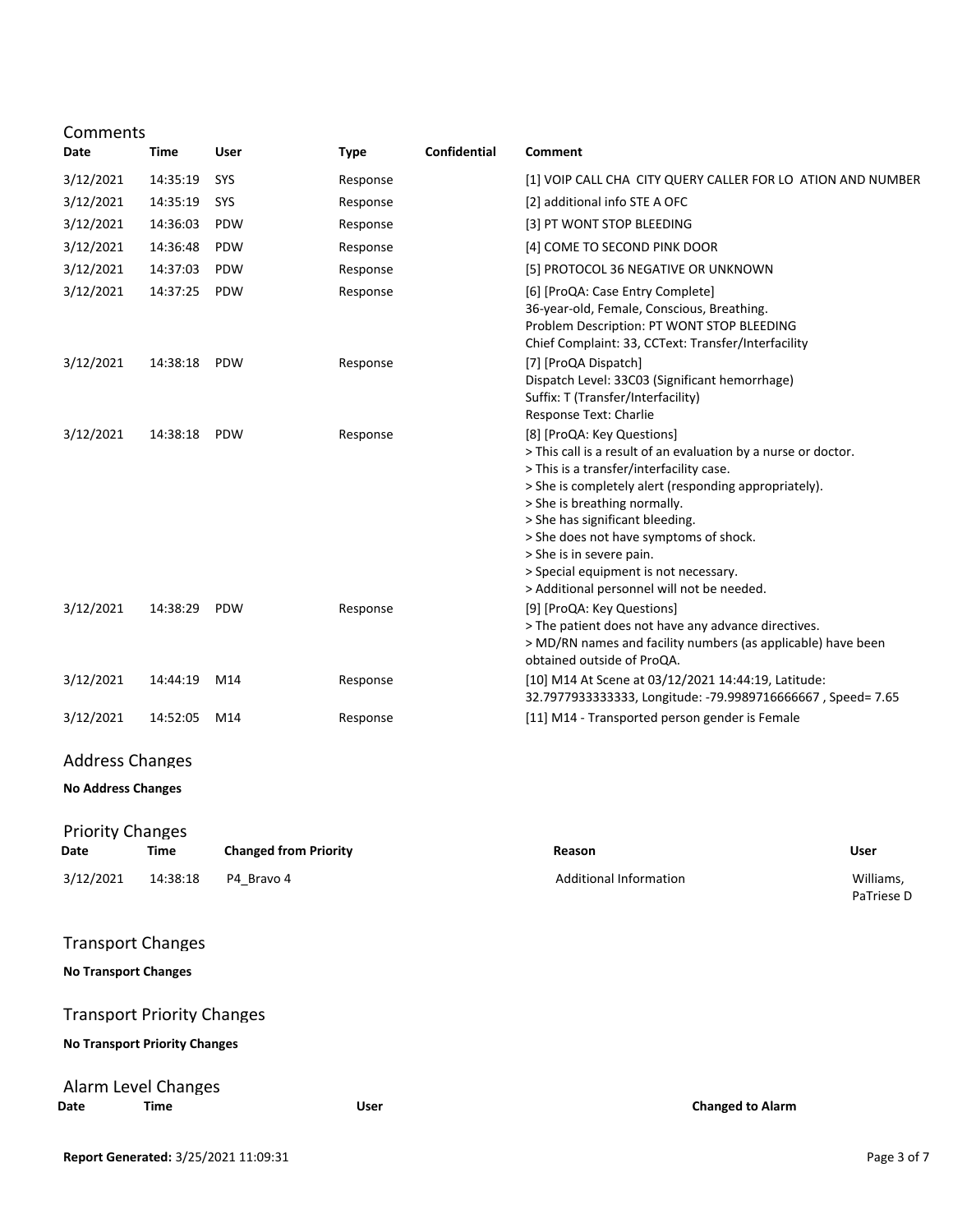3/12/2021 Alarm 14:36:40 Schoolfield, Rachel A

| <b>Activity Log</b> |          |      |                                                        |                                                                                   |                                                                                                                                                    |             |
|---------------------|----------|------|--------------------------------------------------------|-----------------------------------------------------------------------------------|----------------------------------------------------------------------------------------------------------------------------------------------------|-------------|
| Date                | Time     | Unit | <b>Activity</b>                                        | Location                                                                          | Log Entry                                                                                                                                          | User        |
| 3/12/2021           | 14:35:19 |      | RapidSOS                                               |                                                                                   | No location records found                                                                                                                          | <b>RSOS</b> |
| 3/12/2021           | 14:36:23 |      | <b>ANI/ALI Statistics</b>                              |                                                                                   | INT Insert: Mar 12 2021 14:35:18 /<br>INT SendNP:Mar 12 2021<br>14:35:18 / WS RecvNP:Mar 12<br>2021 14:35:18 / WS Process: Mar<br>12 2021 14:36:23 | <b>PDW</b>  |
| 3/12/2021           | 14:36:23 |      | Incident in Waiting<br>Queue                           |                                                                                   |                                                                                                                                                    |             |
| 3/12/2021           | 14:36:23 |      | <b>Waiting Pending</b><br><b>Incident Time Warning</b> |                                                                                   | Waiting Pending Incident Time<br>Warning timer expired                                                                                             |             |
| 3/12/2021           | 14:36:27 |      | Read Incident                                          |                                                                                   | Incident 618 was Marked as Read.                                                                                                                   | RAS         |
| 3/12/2021           | 14:36:33 |      | <b>Remove Waiting</b><br>Pending Incident<br>Warning   |                                                                                   | <b>Removing Waiting Pending</b><br>Incident Time Warning timer<br>expired                                                                          |             |
| 3/12/2021           | 14:36:33 |      | Incident in Waiting<br>Queue Timer Clear               |                                                                                   |                                                                                                                                                    |             |
| 3/12/2021           | 14:36:35 |      | <b>UserAction</b>                                      |                                                                                   | User clicked Initial Assign                                                                                                                        | <b>RAS</b>  |
| 3/12/2021           | 14:36:36 |      | Initial Assignment                                     |                                                                                   | The following unit(s) is (are)<br>recommended for assignment:<br>M14 (00:04:29)                                                                    | <b>RAS</b>  |
| 3/12/2021           | 14:36:40 | M14  | Dispatched                                             | 1312 Ashley River Rd<br><b>[PLANNED</b><br>PARENTHOOD- ASHLEY<br><b>RIVER RD]</b> | Response Number<br>$(03122021 - 0014052)$                                                                                                          | <b>RAS</b>  |
| 3/12/2021           | 14:36:44 | M14  | Responding                                             | 1312 Ashley River Rd<br><b>[PLANNED</b><br>PARENTHOOD- ASHLEY<br>RIVER RD]        | Responding From =<br>SAVANNAH\SAVAGE RD.                                                                                                           | 5875        |
| 3/12/2021           | 14:37:40 | M14  | <b>Route Deviation</b>                                 | SAVANNAH\SAVAGE<br>RD                                                             | Unit M14 deviated from original<br>driving directions route                                                                                        | 5875        |
| 3/12/2021           | 14:38:19 | M14  | Change Unit Priority                                   |                                                                                   | Change Unit Priority from<br>P4_Bravo to P3_Charlie                                                                                                | PDW         |
| 3/12/2021           | 14:38:19 |      | <b>Incident Priority</b><br>Change                     |                                                                                   | Incident priority changed from<br>P4_Bravo to P3_Charlie due to<br><b>Additional Information</b>                                                   | <b>PDW</b>  |
| 3/12/2021           | 14:38:19 |      | ProQA                                                  | 1312 Ashley River Rd                                                              | ProQA determinant sent                                                                                                                             | <b>PDW</b>  |
| 3/12/2021           | 14:38:34 |      | <b>UserAction</b>                                      |                                                                                   | User clicked Exit/Save                                                                                                                             | PDW         |
| 3/12/2021           | 14:43:05 |      | <b>UserAction</b>                                      |                                                                                   | User clicked Reconfigure                                                                                                                           | <b>MMD</b>  |
| 3/12/2021           | 14:43:06 |      | Reconfigure Response                                   |                                                                                   | The following unit(s) is (are)<br>recommended for assignment:<br>M14 (00:01:12)                                                                    | <b>MMD</b>  |
| 3/12/2021           | 14:44:19 | M14  | At Scene                                               | 1312 Ashley River Rd<br>[PLANNED                                                  |                                                                                                                                                    | 5875        |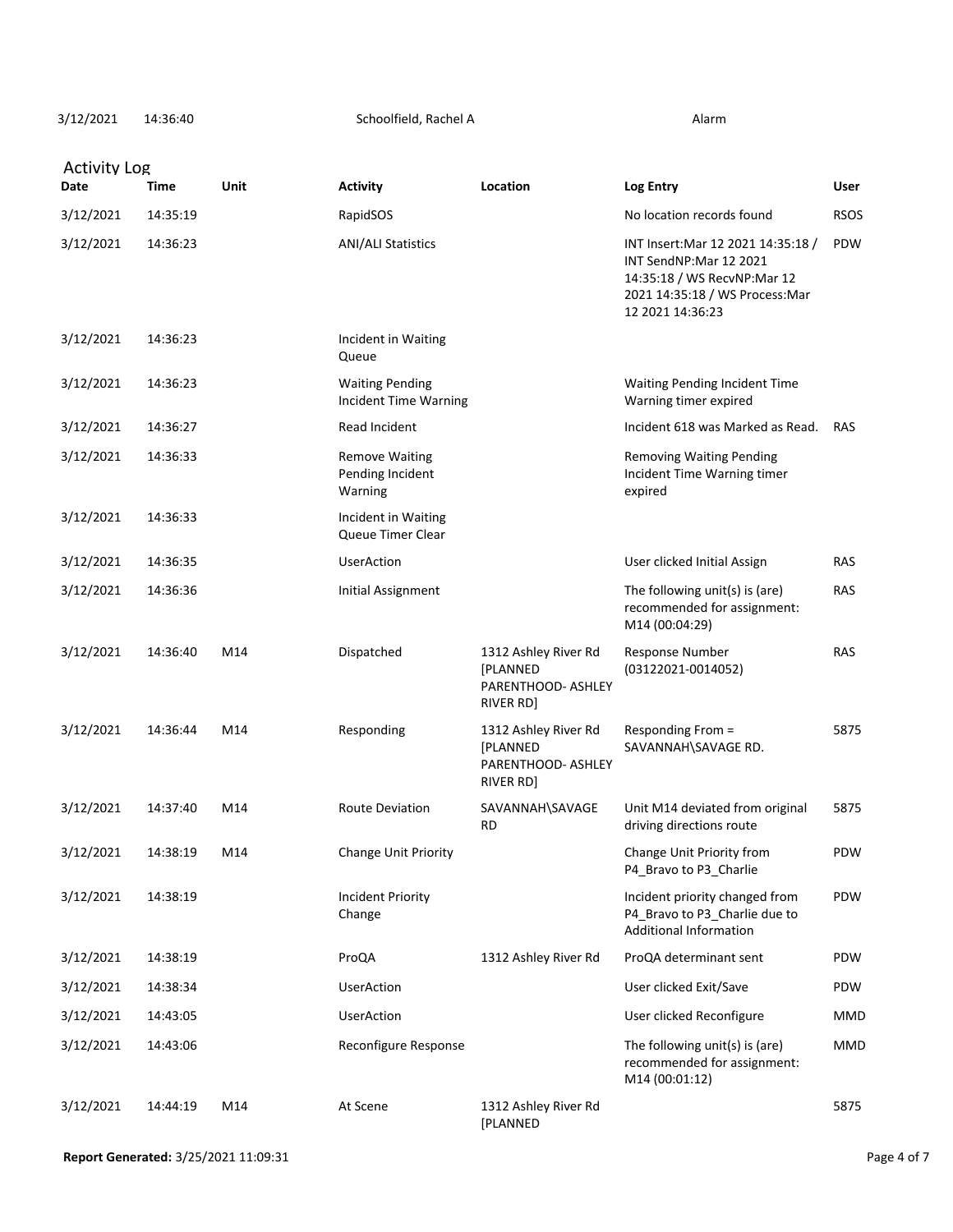#### PARENTHOOD- ASHLEY RIVER RD]

| 3/12/2021 | 14:44:44 |     | <b>UserAction</b>      |                                                                            | User clicked Exit/Save                                                                     | <b>MMD</b> |
|-----------|----------|-----|------------------------|----------------------------------------------------------------------------|--------------------------------------------------------------------------------------------|------------|
| 3/12/2021 | 14:51:31 |     | <b>UserAction</b>      |                                                                            | User clicked Exit/Save                                                                     | <b>RAS</b> |
| 3/12/2021 | 14:52:05 | M14 | Depart Scene           | 171 ASHLEY AV<br><b>[MEDICAL UNIVERSITY</b><br>HOSPITAL]                   | Transport Priority - NER Non<br>Emergency; Protocol - Cat 3;<br>Female                     | 5875       |
| 3/12/2021 | 14:52:05 | M14 | Depart Scene           | 171 ASHLEY AV<br><b>[MEDICAL UNIVERSITY</b><br><b>HOSPITAL]</b>            | Odometer - 1.0                                                                             | 5875       |
| 3/12/2021 | 15:04:21 | M14 | <b>Transport Time</b>  | 171 ASHLEY AV<br><b>[MEDICAL UNIVERSITY</b><br>HOSPITAL]                   | Depart Scene Time: 03/12/2021<br>14:52:05, Arrive Destination Time:<br>03/12/2021 15:04:21 | 5875       |
| 3/12/2021 | 15:04:21 | M14 | At Hospital            | 171 ASHLEY AV<br><b>[MEDICAL UNIVERSITY</b><br><b>HOSPITAL]</b>            |                                                                                            | 5875       |
| 3/12/2021 | 15:24:26 | M14 | Disposition            | PLANNED<br>PARENTHOOD- ASHLEY<br><b>RIVER RD</b>                           | TR Transport                                                                               | <b>MMD</b> |
| 3/12/2021 | 15:24:26 | M14 | Available              | 1312 Ashley River Rd<br><b>[PLANNED</b><br>PARENTHOOD- ASHLEY<br>RIVER RD] | Unit Cleared From Incident<br>21-0018395                                                   | <b>MMD</b> |
| 3/12/2021 | 15:24:28 | M14 | <b>Response Closed</b> | PLANNED<br>PARENTHOOD- ASHLEY<br><b>RIVER RD</b>                           | <b>Response Disposition:</b><br>TR Transport                                               | <b>MMD</b> |
| 3/12/2021 | 23:48:35 |     | <b>UserAction</b>      |                                                                            | User clicked Exit/Save                                                                     | CAN        |
| 3/24/2021 | 10:28:49 |     | <b>UserAction</b>      |                                                                            | User clicked Exit/Save                                                                     | <b>SDC</b> |
| 3/24/2021 | 14:10:57 |     | <b>UserAction</b>      |                                                                            | User clicked Exit/Save                                                                     | AHC        |

### Edit Log

|           |          |                  | Changed                        | Changed                        |                      |                          |                    |            |
|-----------|----------|------------------|--------------------------------|--------------------------------|----------------------|--------------------------|--------------------|------------|
| Date      | Time     | Field            | From                           | To                             | Reason               | Table                    | <b>Workstation</b> | User       |
| 3/12/2021 | 14:35:19 | Address          | (Blank)                        | 1312 ASHLEY<br>RIVER RD        | New Entry            | Response Master Incident | 911DSP05           | <b>PDW</b> |
| 3/12/2021 | 14:35:19 | Call Back Phone  |                                | 843-952-<br>7837               | (Response<br>Viewer) | Response Master Incident | 911DSP05           | <b>PDW</b> |
| 3/12/2021 | 14:35:30 | Longitude        | 0                              | 79999172                       | Premise<br>Verified  | Response Master Incident | 911DSP05           | <b>PDW</b> |
| 3/12/2021 | 14:35:30 | Latitude         | 0                              | 32797991                       | Premise<br>Verified  | Response Master Incident | 911DSP05           | <b>PDW</b> |
| 3/12/2021 | 14:35:30 | City             |                                | CHARLESTON                     | Updated<br>City      | Response Master Incident | 911DSP05           | <b>PDW</b> |
| 3/12/2021 | 14:35:30 | Address          | 1312 ASHLEY<br><b>RIVER RD</b> | 1312 ASHLEY<br><b>RIVER RD</b> | Premise<br>Verified  | Response_Master_Incident | 911DSP05           | <b>PDW</b> |
| 3/12/2021 | 14:35:30 | ResponsePlanType | 0                              | 0                              | (Response<br>Viewer) | Response Master Incident | 911DSP05           | <b>PDW</b> |
| 3/12/2021 | 14:35:30 | Response Area    |                                | CHPD 428A                      | (Response            | Response Master Incident | 911DSP05           | <b>PDW</b> |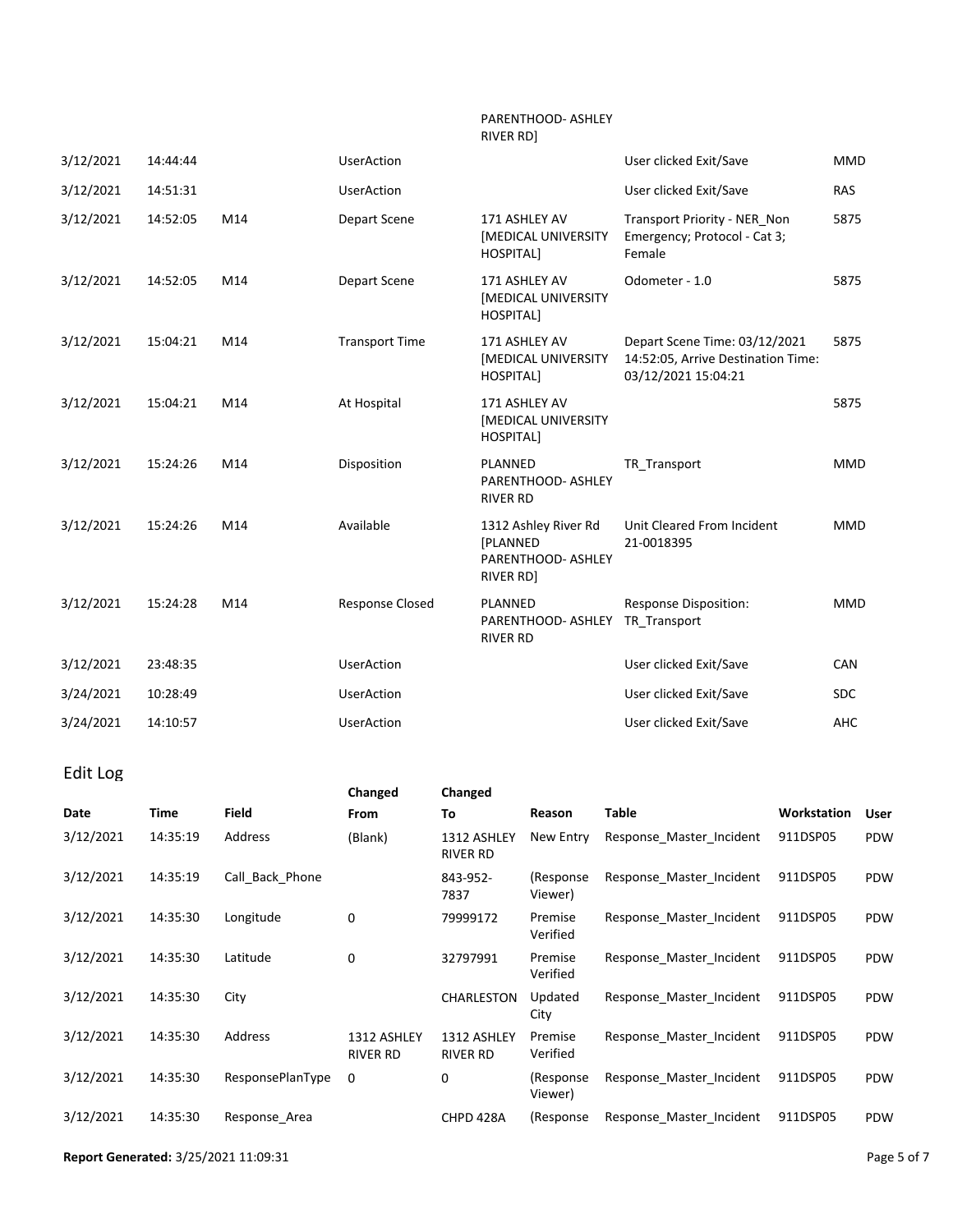|           |          |                                       |                                           |                                     | Viewer)                       |                                |          |            |
|-----------|----------|---------------------------------------|-------------------------------------------|-------------------------------------|-------------------------------|--------------------------------|----------|------------|
| 3/12/2021 | 14:35:30 | <b>Battalion</b>                      |                                           | CityBeat428                         | (Response<br>Viewer)          | Response Master Incident       | 911DSP05 | PDW        |
| 3/12/2021 | 14:35:30 | Division                              |                                           | CHT4                                | (Response<br>Viewer)          | Response Master Incident       | 911DSP05 | PDW        |
| 3/12/2021 | 14:35:30 | Jurisdiction                          |                                           | City of<br>Charleston<br>PD_CHPD    | (Response<br>Viewer)          | Response Master Incident       | 911DSP05 | PDW        |
| 3/12/2021 | 14:36:13 | Call_Back_Phone                       | 843-952-7837                              | 843-628-<br>4380                    | (Response<br>Viewer)          | Response Master Incident       | 911DSP05 | PDW        |
| 3/12/2021 | 14:36:15 | Call_Back_Phone_E<br>xt               |                                           | 6310                                | (Response<br>Viewer)          | Response Master Incident       | 911DSP05 | PDW        |
| 3/12/2021 | 14:36:17 | ResponsePlanType                      | 0                                         | 0                                   | (Response<br>Viewer)          | Response Master Incident       | 911DSP05 | PDW        |
| 3/12/2021 | 14:36:17 | Response Area                         |                                           | CHFD0041<br>DIST03<br><b>CHARL</b>  | (Response<br>Viewer)          | Response_Master_Incident       | 911DSP05 | PDW        |
| 3/12/2021 | 14:36:17 | <b>Battalion</b>                      |                                           | <b>CHFD</b>                         | (Response<br>Viewer)          | Response Master Incident       | 911DSP05 | PDW        |
| 3/12/2021 | 14:36:17 | Division                              |                                           | <b>CHFD</b>                         | (Response<br>Viewer)          | Response Master Incident       | 911DSP05 | PDW        |
| 3/12/2021 | 14:36:17 | Jurisdiction                          |                                           | City of<br>Charleston<br>FD_CHFD_Z4 | (Response<br>Viewer)          | Response Master Incident       | 911DSP05 | PDW        |
| 3/12/2021 | 14:36:23 | Problem                               |                                           | *Transfer_Int<br>erfacility         | (Response<br>Viewer)          | Response Master Incident       | 911DSP05 | PDW        |
| 3/12/2021 | 14:36:27 | Caller_Name                           | PSSAT, PSSAT                              | <b>TIFFANY</b>                      | (Response<br>Viewer)          | Response Master Incident       | 911DSP05 | PDW        |
| 3/12/2021 | 14:36:27 | <b>Read Call</b>                      | False                                     | True                                | (Response<br>Viewer)          | Response Master Incident       | 911DSP01 | <b>RAS</b> |
| 3/12/2021 | 14:36:34 | Command_Channel                       |                                           | _EMS OPS                            | (Response<br>Viewer)          | Response Master Incident       | 911DSP01 | <b>RAS</b> |
| 3/12/2021 | 14:36:54 | ProQaCaseNumber                       |                                           | 6512618                             | (Response<br>Viewer)          | Incident                       | 911DSP05 | PDW        |
| 3/12/2021 | 14:38:18 | Priority Description P4 Bravo         |                                           | P3_Charlie                          | Additional<br>Informatio<br>n | Response Master Incident       | 911DSP05 | PDW        |
| 3/12/2021 | 14:38:18 | Priority_Number                       | 4                                         | 3                                   | Additional<br>Informatio<br>n | Response_Master_Incident       | 911DSP05 | PDW        |
| 3/12/2021 | 14:38:19 | Current_UnitRespPr M14:<br>iorityDesc | P4_Bravo                                  | P3_Charlie                          | Additional<br>Informatio<br>n | Response_Vehicles_Assigne<br>d | 911DSP05 | PDW        |
| 3/12/2021 | 14:38:19 | Incident_Type                         | *33 Transfer 33C03<br>Interfacility       |                                     | Updated<br>by ProQA           | Response Master Incident       | 911DSP05 | PDW        |
| 3/12/2021 | 14:38:19 | Problem                               | *Transfer Inte Transfer Inte<br>rfacility | rfacility C 03                      | Updated<br>by ProQA           | Response Master Incident       | 911DSP05 | PDW        |
| 3/12/2021 | 14:38:19 | Determinant                           |                                           | 33C03T                              | (Response<br>Viewer)          | Response Master Incident       | 911DSP05 | PDW        |
| 3/12/2021 | 14:38:19 | EMD_Used                              | 0                                         | $\mathbf{1}$                        | (Response<br>Viewer)          | Response_Master_Incident       | 911DSP05 | PDW        |
| 3/12/2021 | 14:38:19 | CIS_Used                              | 0                                         | null                                | (Response                     | Response Master Incident       | 911DSP05 | PDW        |